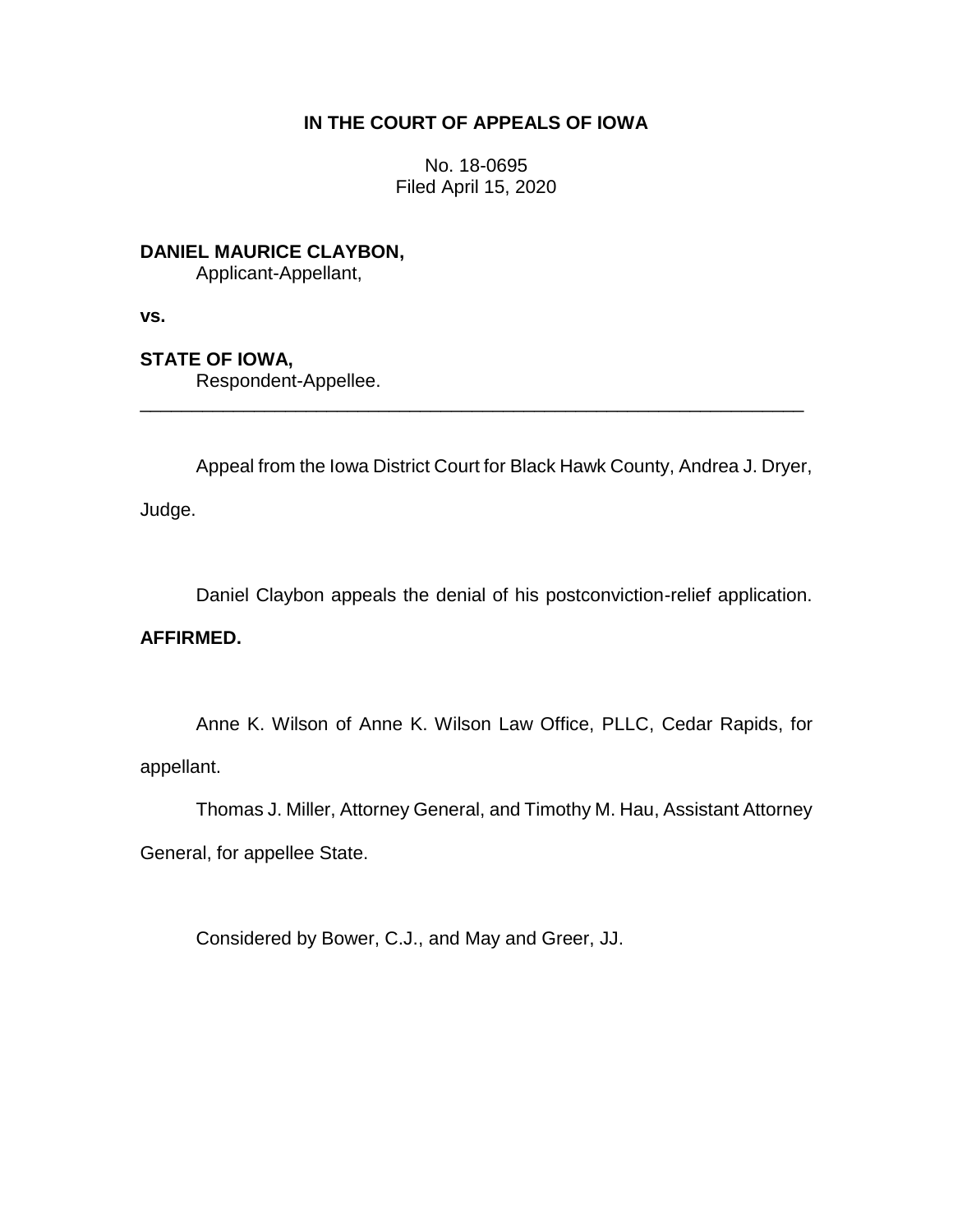### **MAY, Judge.**

Daniel Claybon appeals the dismissal of his fifth postconviction-relief (PCR) application. We affirm.

In 1990, Claybon was convicted of first-degree murder and sentenced to life in prison without parole. He was eighteen years old at the time of the crime. His conviction was affirmed by this court. *See State v. Claybon*, No. 90-1605, 1992 WL 198231, at \*1 (Iowa Ct. App. Feb. 25, 1992).

In the years that followed, Claybon filed four PCR applications. All four applications were denied. And each denial was affirmed by an appellate court. *See Claybon v. State*, No. 15-0817, 2014 WL 3282228, at \*2 (Iowa Ct. App. June 15, 2016) (affirming the dismissal of Claybon's fourth PCR application); *Claybon v. State*, No. 12-1396, 2014 WL 999057, at \*1–2 (Iowa Ct. App. May 14, 2014) (detailing Claybon's first three PCR applications and the procedural history for each).

In June 2017, Claybon filed the present PCR application. This time, he claimed *State v. Lyle*, 854 N.W.2d 378 (Iowa 2014), made his sentence unconstitutional. The State moved to dismiss because the application was timebarred. Claybon resisted the motion and, moreover, filed a motion requesting appointment of an expert at the State's expense. The State then filed an amended motion to dismiss arguing *Lyle* did not provide a ground on which Claybon could be granted relief. Following a hearing, the PCR court granted the State's motions and dismissed Claybon's application. Claybon appeals. "Our review in [PCR] proceedings is for correction of errors at law." *Manning v. State*, 654 N.W.2d 555, 558–59 (Iowa 2002).

2